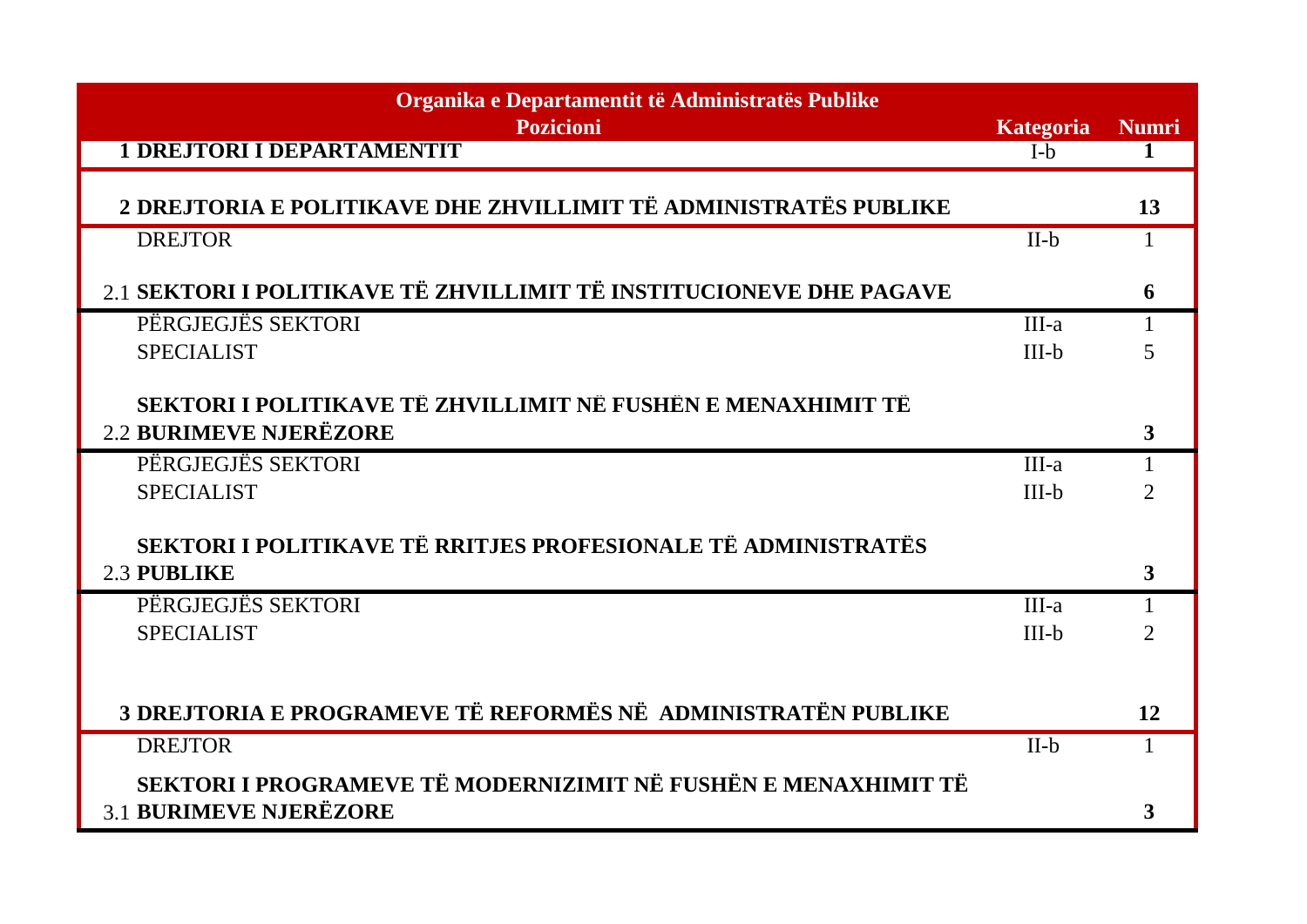| PËRGJEGJËS SEKTORI                                             | III-a   |    |
|----------------------------------------------------------------|---------|----|
| <b>SPECIALIST</b>                                              | $III-b$ |    |
| <b>SPECIALIST</b>                                              | $IV-a$  |    |
|                                                                |         |    |
| SEKTORI I PROGRAMEVE TË QEVERISJES SË MIRË DHE JETËSIMIT TË    |         |    |
| <b>3.2 PRIORITETEVE</b>                                        |         | 5  |
| PËRGJEGJËS SEKTORI                                             | $III-a$ |    |
| <b>SPECIALIST</b>                                              | $III-b$ |    |
|                                                                |         |    |
| 3.3 SEKTORI I PROJEKTEVE TË ZHVILLIMIT DHE MODERNIZIMIT        |         | 3  |
| PËRGJEGJËS SEKTORI                                             | III-a   |    |
| <b>SPECIALIST</b>                                              | $III-b$ |    |
| <b>SPECIALIST</b>                                              | $IV-a$  |    |
|                                                                |         |    |
|                                                                |         |    |
| DREJTORIA INTEGRITETIT, MBIKQYRJES DHE ANKESAVE ADMINISTRATIVE |         |    |
| <b>4 E GJYQËSORE</b>                                           |         | 12 |
| <b>DREJTOR</b>                                                 | $II-b$  |    |
| <b>4.1 SEKTORI I INTEGRITETIT DHE MBIKQYRJES</b>               |         | 5  |
| PËRGJEGJËS SEKTORI                                             | $III-a$ |    |
| <b>SPECIALIST</b>                                              | $III-b$ | 3  |
| <b>SPECIALIST</b>                                              | $IV-a$  |    |
|                                                                |         |    |
|                                                                |         |    |
| 4.2 SEKTORI I ANKESAVE ADMINISTRATIVE DHE GJYQËSORE            |         | 6  |
| PËRGJEGJËS SEKTORI                                             | III-a   |    |